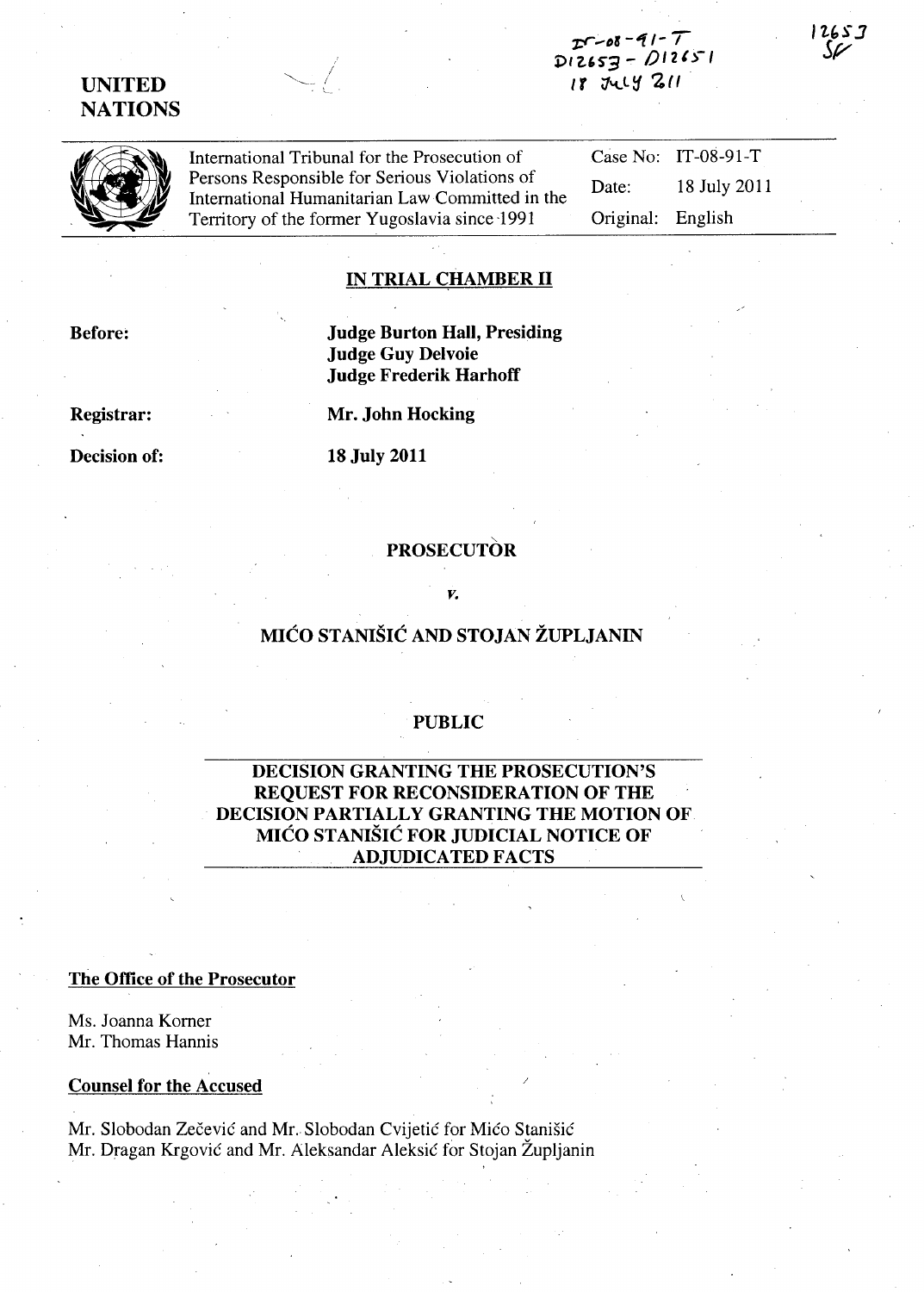**TRIAL CHAMBER II** ("Trial Chamber") of the International Tribunal for the Prosecution of Persons Responsible for Serious Violations of International Humanitarian Law Committed in the Territory of the former Yugoslavia since 1991 ("Tribunal");

**BEING SEISED** of the "Prosecution's request for reconsideration, or in the alternative certification to appeal, of the decision partially granting the motion of Mico Stanisic for judicial notice of adjudicated facts" ("Request"), filed on 5 July 2011, whereby the Prosecution requests the Trial Chamber either to reconsider its "Decision partially granting motion of Mico Stanisic for judicial. notice of adjudicated facts", rendered on 29 June 2011 ("Decision"), insofar as it took judicial notice of proposed facts 5, 6, 7 and 8, which relate to the demographics evidence of Dr. Ewa Tabeau; or, in the alternative, to grant certification to appeal the Decision in relation to these facts;  $\frac{1}{2}$ 

NOTING'.'Mr Stanisic's opposition to the Prosecution's request for reconsideration, or in the alternative certification to appeal, of the decision partially granting the motion of Mico Stanisic for judicial notice of adjudicated facts", filed on **11** July 2011 ("Response"), whereby the Defence of Mico Stanisic ("Stanisic Defence") submits that the Request meets neither the standard for reconsideration, nor the test for certification pursuant to Rule 73(B) of the Rules of Procedure and Evidence ("Rules"), and that therefore the Request should be denied;

**RECALLING** that a Trial Chamber has a discretionary power to reconsider a previous decision if a clear error of reasoning has been demonstrated or if particular circumstances justify reconsideration in order to prevent an injustice; and that "particular circumstances" can include new facts or new  $arguments;$ <sup>2</sup>

**CONSIDERING** that the Prosecution raises a legitimate concern in its Request, namely that the findings in proposed facts 5, 6, 7 and 8 relate to an earlier report prepared by Ewa Tabeau for the Simic case, and that the deficiencies in that report, which were pointed out by the Simic Trial Chamber as reflected in proposed facts 5, 6, 7 and 8, have been addressed in the report by Ewa Tabeau tendered in the present case;

**CONSIDERING** that the arguments now submitted by the Prosecution in its Request more fully explain the nature of the objections previously made in relation to proposed facts 5, 6, 7, 8;

 $<sup>1</sup>$  Request, paras 1, 17.</sup>

<sup>2</sup>*Prosecutor v. ladranko Prlic et aI.,* Case No. IT-04-74-AR73.16, Decision on Jadranko Prlic's Interlocutory Appeal against the Decision on Prlic Defence Motion for Reconsideration of the Decision and Admission of Documentary Evidence, 3 Nov 2009, para. 18.